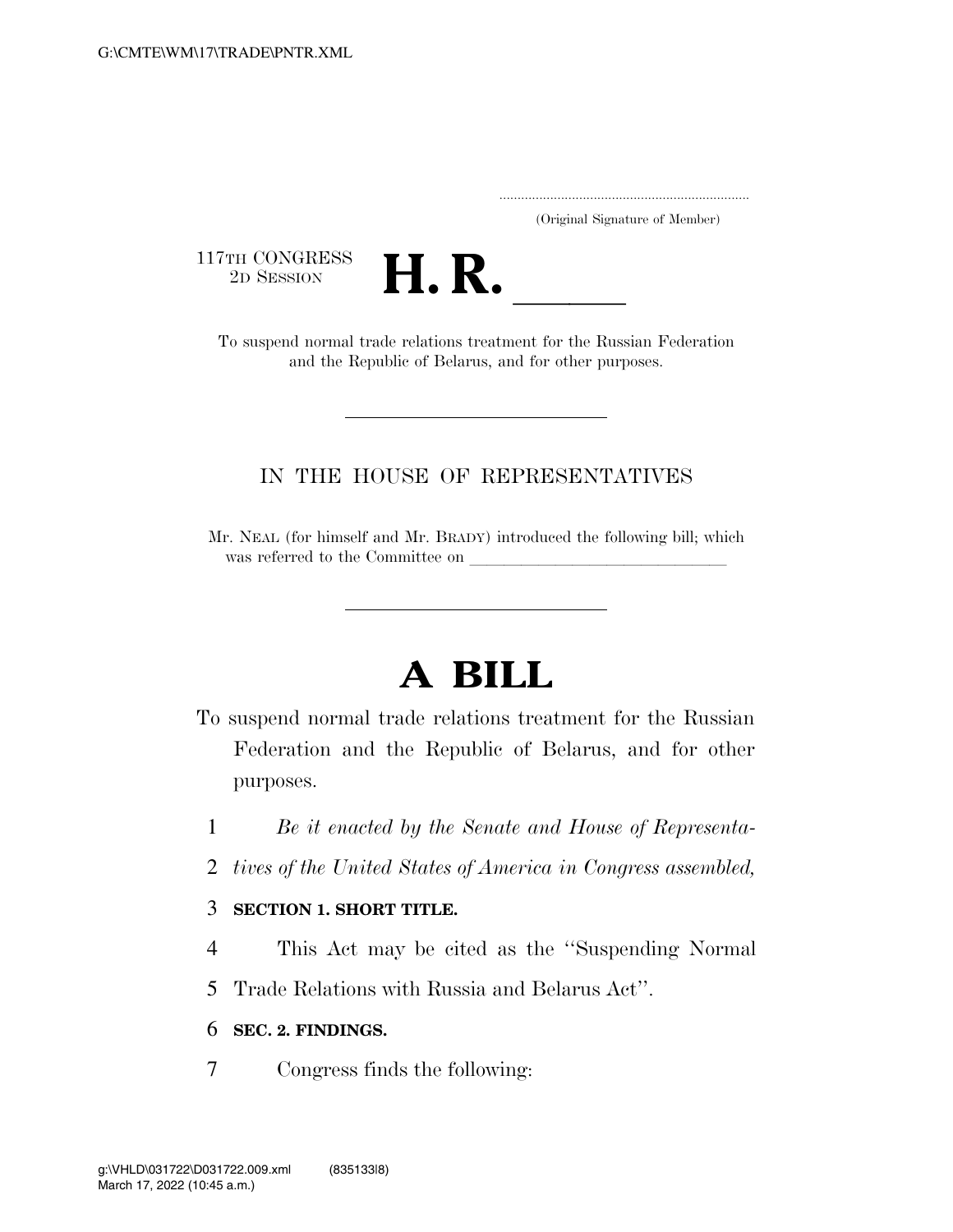$\mathfrak{D}$ 

 (1) The United States is a founding member of the World Trade Organization (WTO) and is com- mitted to ensuring that the WTO remains an effec- tive forum for peaceful economic engagement. (2) Ukraine is a sovereign nation-state that is

 entitled to enter into agreements with other sov- ereign states and to full respect of its territorial in-tegrity.

 (3) The United States will be unwavering in its support for a secure, democratic, and sovereign Ukraine, free to choose its own leaders and future. (4) Ukraine acceded to the Marrakesh Agree- ment Establishing the World Trade Organization (WTO Agreement) and has been a WTO member since 2008.

 (5) Ukraine's participation in the WTO Agree- ment creates both rights and obligations vis-a`-vis other WTO members.

 (6) The Russian Federation acceded to the WTO on August 22, 2012, becoming the 156th WTO member, and the Republic of Belarus has ap-22 plied to accede to the WTO.

 (7) From the date of its accession, the Russian Federation committed to apply fully all provisions of the WTO.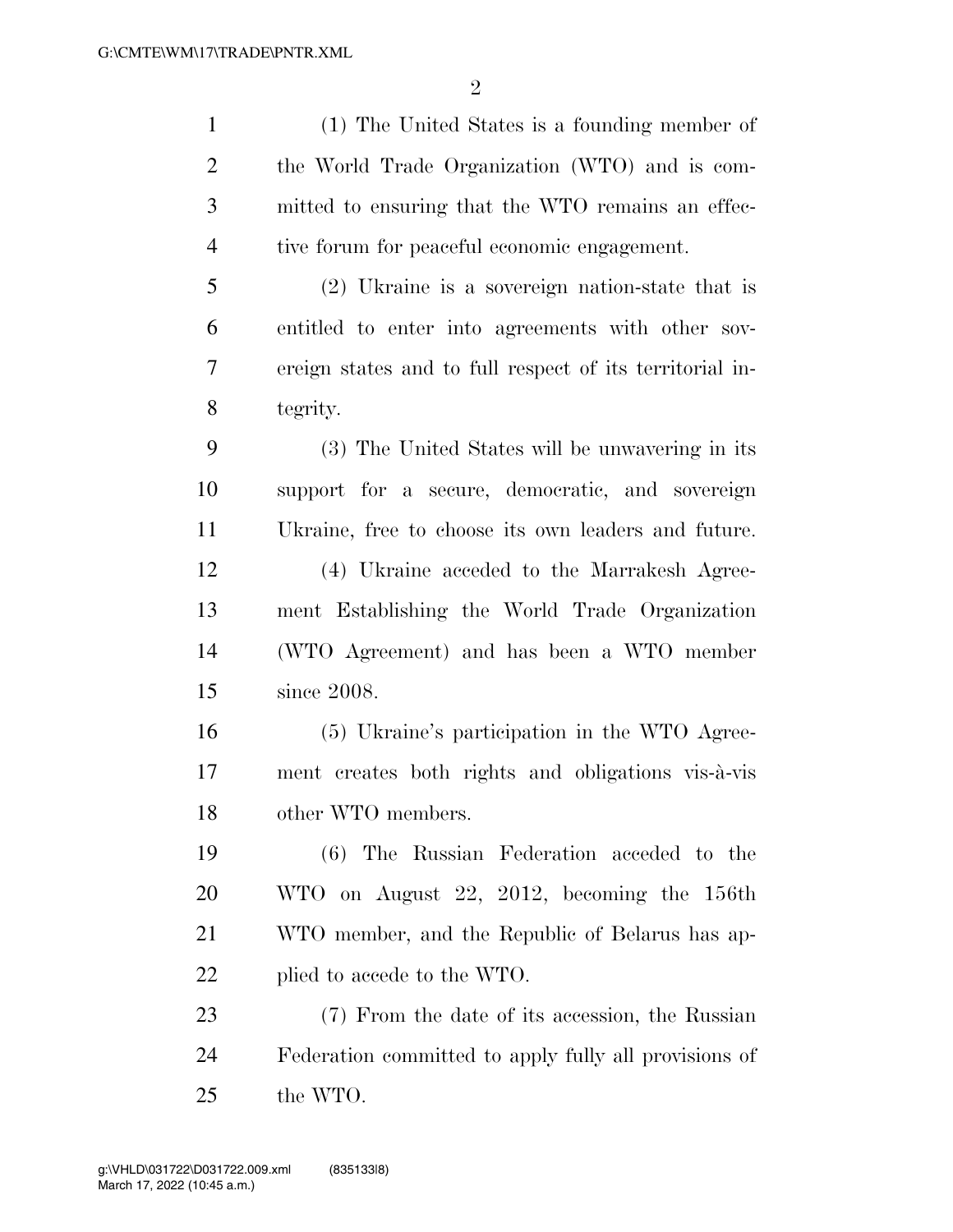| $\mathbf{1}$   | (8) The United States Congress authorized per-     |
|----------------|----------------------------------------------------|
| $\overline{2}$ | manent normal trade relations for the Russian Fed- |
| $\mathfrak{Z}$ | eration through the Russia and Moldova Jackson-    |
| $\overline{4}$ | Vanik Repeal and Sergei Magnitsky Rule of Law      |
| 5              | Accountability Act of 2012 (Public Law 112–208).   |
| 6              | (9) Ukraine communicated to the WTO General        |
| 7              | Council on March 2, 2022, urging that all WTO      |
| 8              | members take action against the Russian Federation |
| 9              | and "consider further steps with the view to sus-  |
| 10             | pending the Russian Federation's participation in  |
| 11             | the WTO for its violation of the purpose and prin- |
| 12             | ciples of this Organization".                      |
| 13             | (10) Vladimir Putin, a ruthless dictator, has led  |
| 14             | the Russian Federation into a war of aggression    |
| 15             | against Ukraine, which-                            |
| 16             | (A) denies Ukraine and its people their col-       |
| 17             | lective rights to independence, sovereignty, and   |
| 18             | territorial integrity;                             |
| 19             | (B) constitutes an emergency in inter-             |
| 20             | national relations, because it is a situation of   |
| 21             | armed conflict that threatens the peace and se-    |
| 22             | curity of all countries, including the United      |
| 23             | States; and                                        |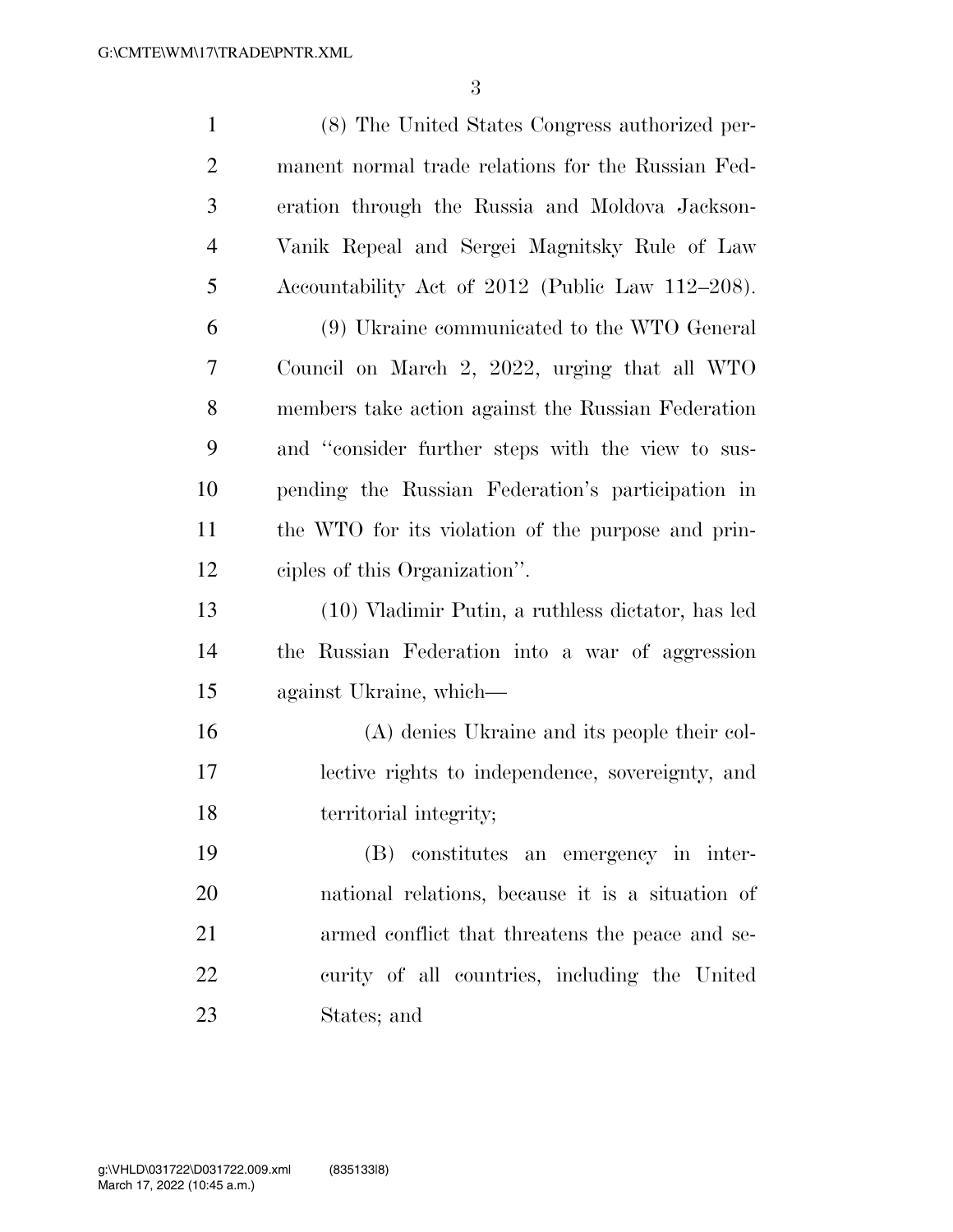(C) denies Ukraine its rightful ability to participate in international organizations, in-cluding the WTO.

 (11) The Republic of Belarus, also led by a ruthless dictator, Aleksander Lukashenka, is pro- viding important material support to the Russian Federation's aggression.

 (12) The Russian Federation's exportation of goods in the energy sector is central to its ability to wage its war of aggression on Ukraine.

 (13) The United States, along with its allies and partners, has responded to recent aggression by the Russian Federation in Ukraine by imposing sweeping financial sanctions and stringent export controls.

 (14) The United States cannot allow the con- sequences of the Russian Federation's actions to go unaddressed, and must lead fellow countries, in all fora, including the WTO, to impose appropriate con-sequences for the Russian Federation's aggression.

 **SEC. 3. SUSPENSION OF NORMAL TRADE RELATIONS WITH THE RUSSIAN FEDERATION AND THE REPUB-LIC OF BELARUS.** 

 (a) NONDISCRIMINATORY TARIFF TREATMENT.— Notwithstanding any other provision of law, beginning on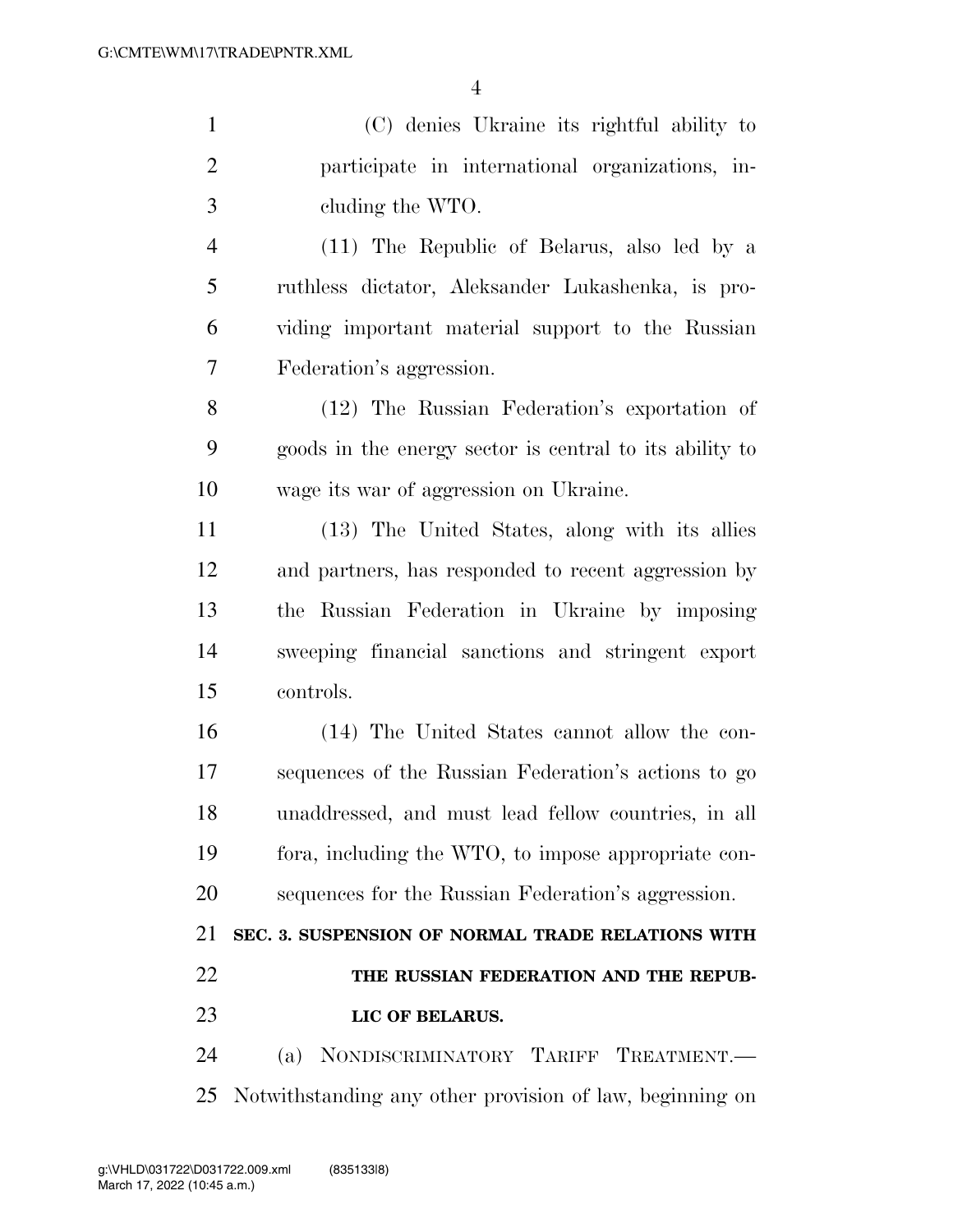the day after the date of the enactment of this Act, the rates of duty set forth in column 2 of the Harmonized Tariff Schedule of the United States shall apply to all products of the Russian Federation and of the Republic of Belarus.

 (b) AUTHORITY TO PROCLAIM INCREASED COLUMN 2 RATES.—

 (1) IN GENERAL.—The President may proclaim increases in the rates of duty applicable to products of the Russian Federation or the Republic of Belarus, above the rates set forth in column 2 of the Harmonized Tariff Schedule of the United States.

 (2) PRIOR CONSULTATION.—The President shall, not later than 5 calendar days before issuing any proclamation under paragraph (1), consult with 16 the Committee on Ways and Means of the House of Representatives and the Committee on Finance of the Senate regarding the basis for and anticipated impact of the proposed increases to rates of duty de-scribed in paragraph (1).

 (3) TERMINATION.—The authority to issue proclamations under this subsection shall terminate on January 1, 2024.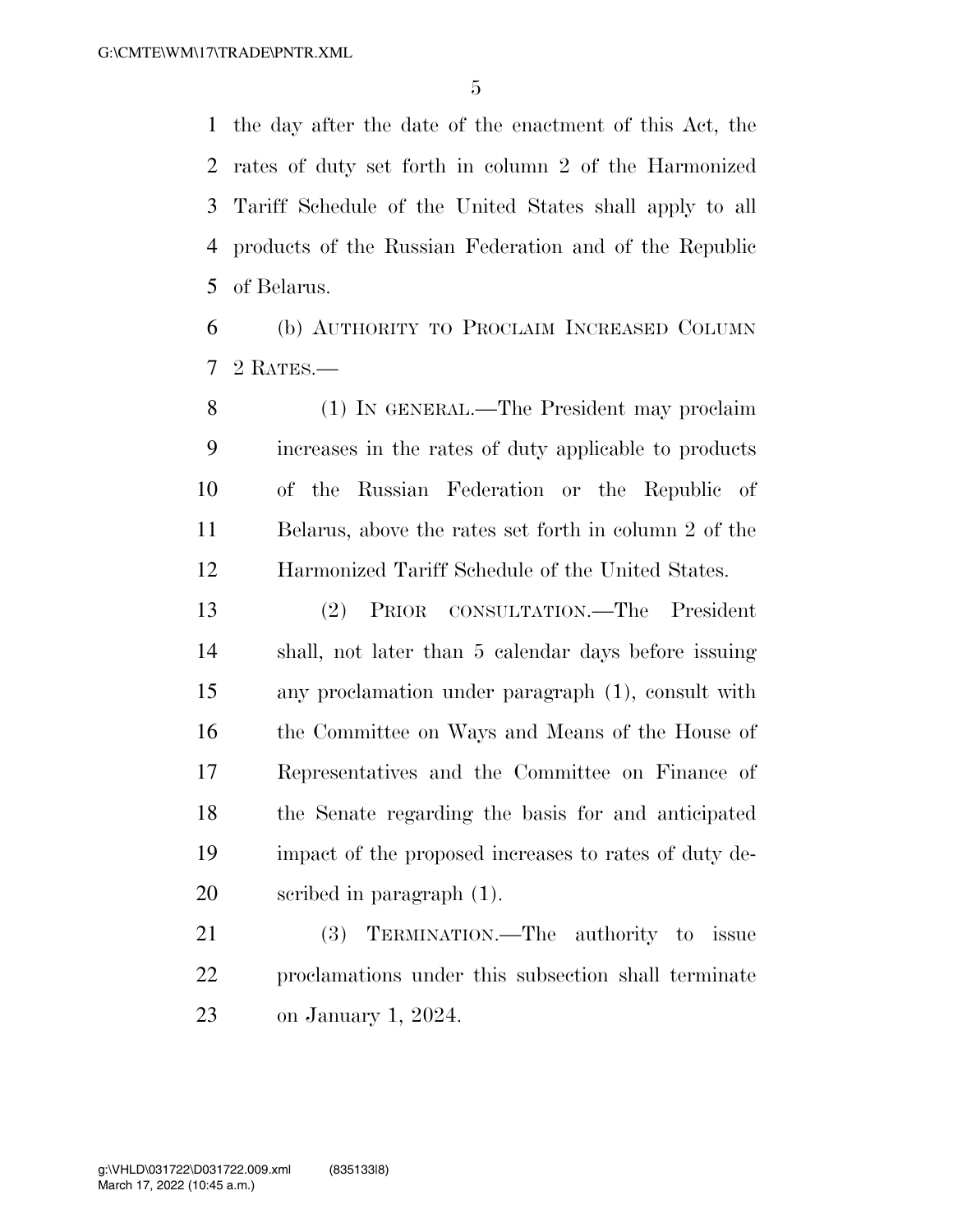**SEC. 4. RESUMPTION OF APPLICATION OF HTS COLUMN 1 RATES OF DUTY AND RESTORATION OF NOR- MAL TRADE RELATIONS TREATMENT FOR THE RUSSIAN FEDERATION AND THE REPUB-LIC OF BELARUS.** 

 (a) TEMPORARY APPLICATION OF HTS COLUMN 1 RATES OF DUTY.—

 (1) IN GENERAL.—Notwithstanding any other provision of law (including the application of column 2 rates of duty under section 3), the President is au- thorized to temporarily resume, for one or more pe- riods not to exceed 1 year each, the application of the rates of duty set forth in column 1 of the Har- monized Tariff Schedule of the United States to the products of the Russian Federation, the Republic of Belarus, or both, if the President submits to Con- gress with respect to either or both such countries a certification under subsection (c) for each such pe- riod. Such action shall take effect beginning on the date that is 90 calendar days after the date of sub- mission of such certification for such period, unless there is enacted into law during such 90-day period a joint resolution of disapproval.

 (2) CONSULTATION AND REPORT.—The Presi- dent shall, not later than 45 calendar days before 26 submitting a certification under paragraph  $(1)$ —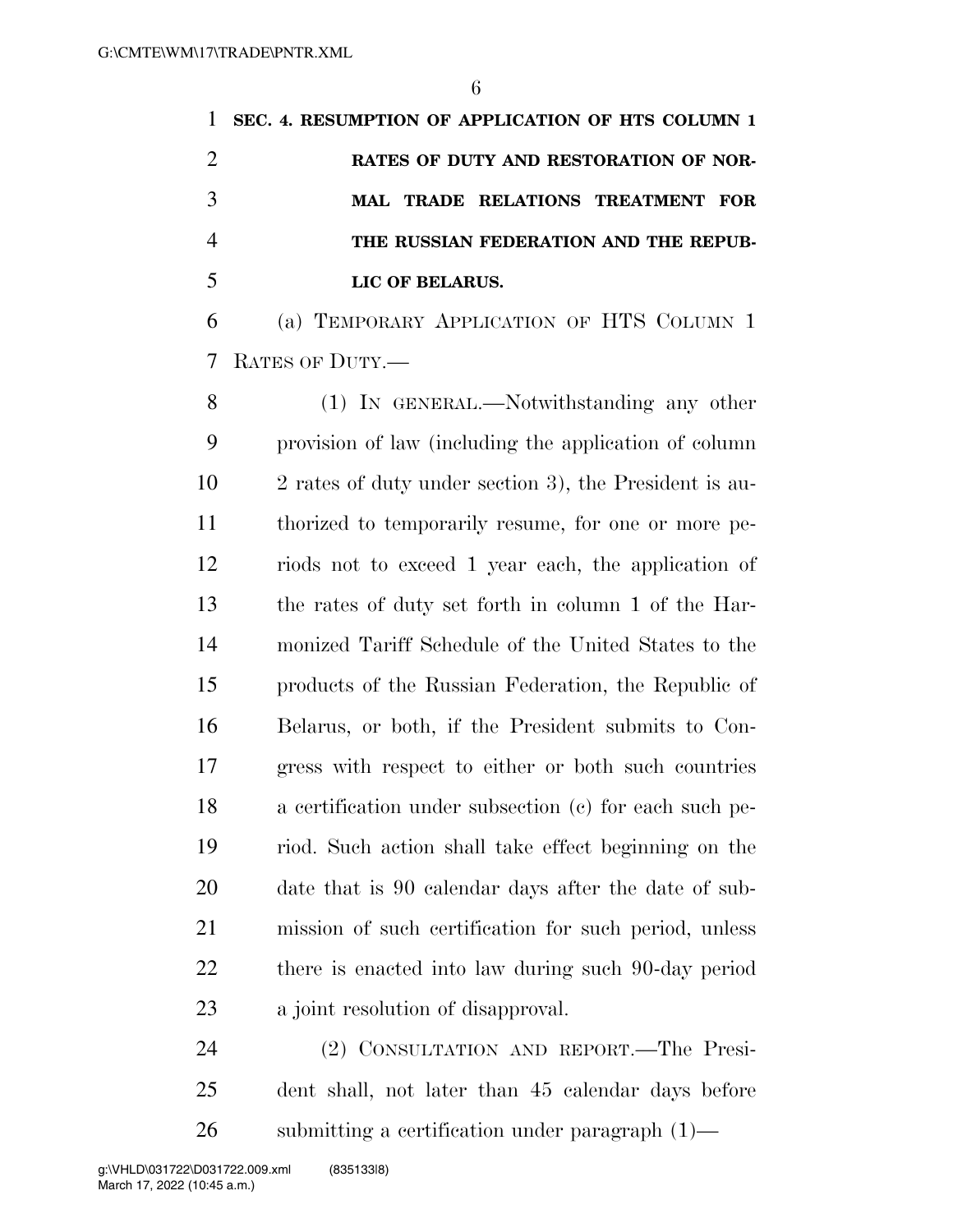(A) consult with the Committee on Ways and Means of the House of Representatives and the Committee on Finance of the Senate; and (B) submit to both such committees a re- port that explains the basis for the determina- tion of the President contained in such certifi- cation. (b) RESTORATION OF NORMAL TRADE RELATIONS TREATMENT.— (1) IN GENERAL.—The President is authorized to resume the application of the rates of duty set forth in column 1 of the Harmonized Tariff Sched- ule of the United States to the products of the Rus- sian Federation, the Republic of Belarus, or both, if the President submits to Congress with respect to ei- ther or both such countries a certification under subsection (c). Such action shall take effect begin- ning on the date that is 90 calendar days after the date of submission of such certification, unless there is enacted into law during such 90-day period a joint resolution of disapproval. (2) CONSULTATION AND REPORT.—The Presi-dent shall, not later than 45 calendar days before

submitting a certification under paragraph (1)—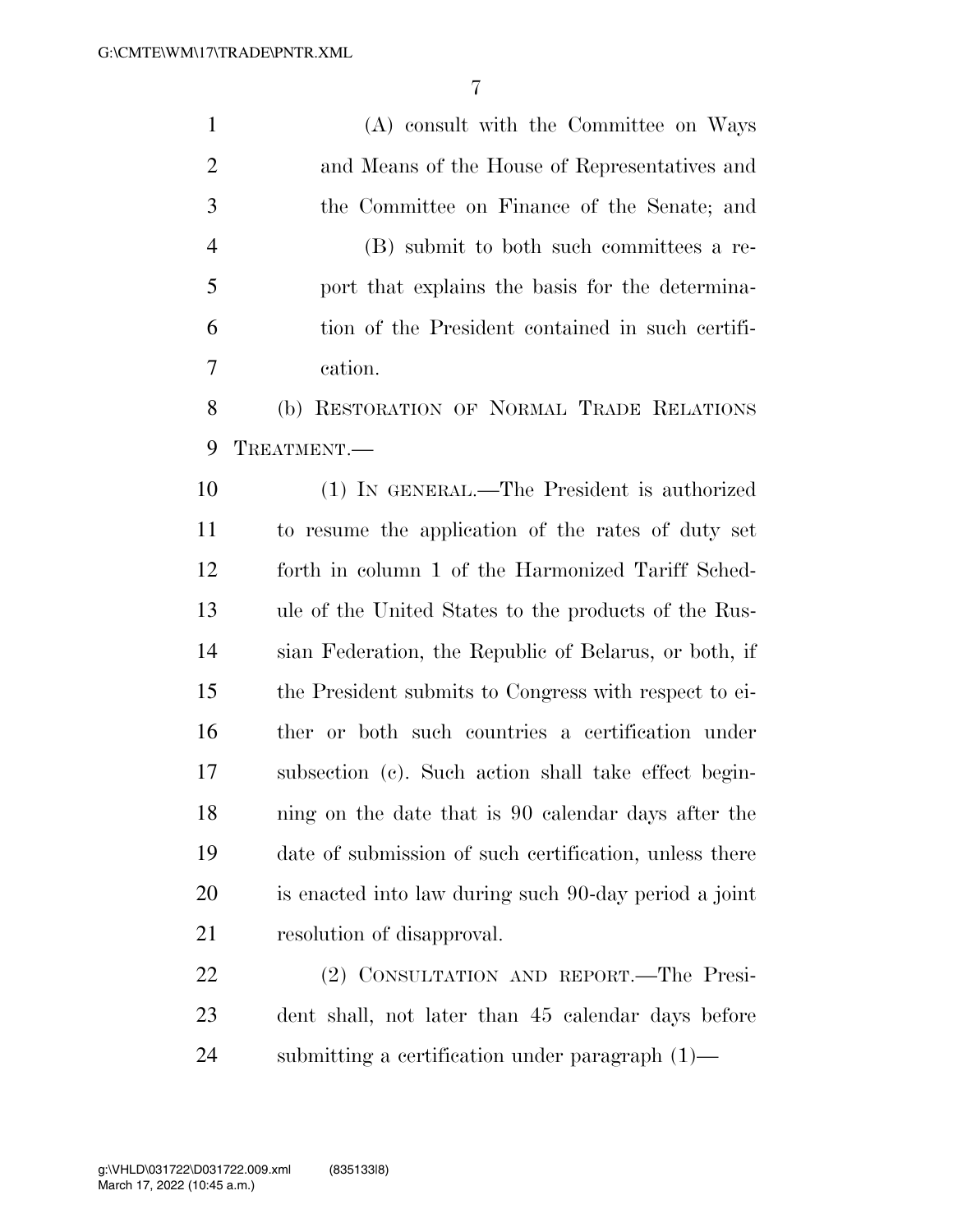(A) consult with the Committee on Ways and Means of the House of Representatives and the Committee on Finance of the Senate; and (B) submit to both such committees a re- port that explains the basis for the determina- tion of the President contained in such certifi- cation. (3) PRODUCTS OF THE RUSSIAN FEDERA- TION.—If the President submits pursuant to para- graph (1) a certification under subsection (c) with respect to the Russian Federation and a joint resolu- tion of disapproval is not enacted during the 90-day period described in that paragraph, the President may grant permanent nondiscriminatory tariff treat- ment (normal trade relations) to the products of the Russian Federation. (4) PRODUCTS OF THE REPUBLIC OF BELARUS.—If the President submits pursuant to paragraph (1) a certification under subsection (c) with respect to the Republic of Belarus and a joint resolution of disapproval is not enacted during the 90-day period described in that paragraph, the President may, subject to the provisions of chapter

24 1 of title IV of the Trade Act of 1974 (19 U.S.C. 2431 et seq.), grant nondiscriminatory tariff treat-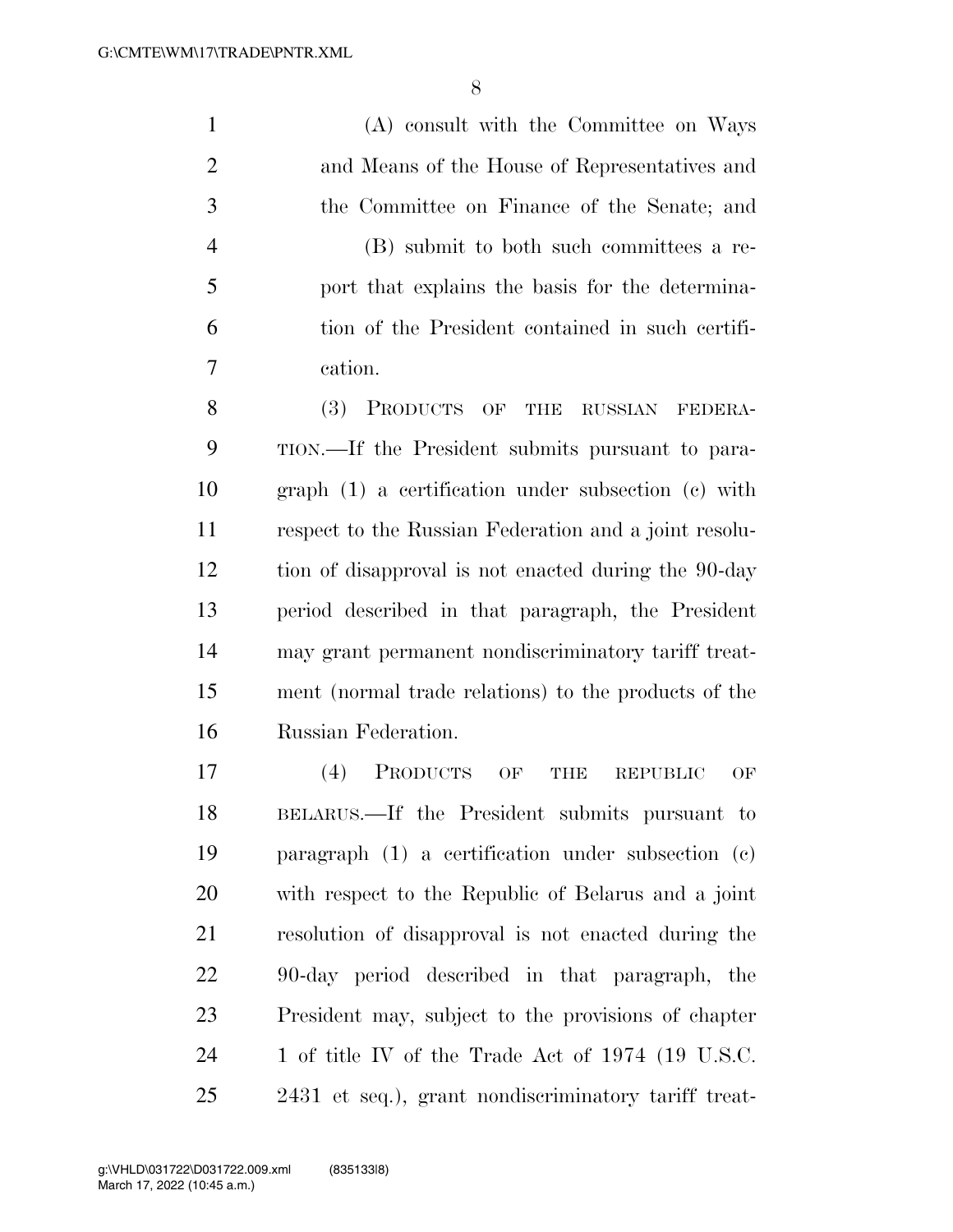| $\mathbf{1}$   | ment (normal trade relations) to the products of the    |
|----------------|---------------------------------------------------------|
| $\overline{2}$ | Republic of Belarus.                                    |
| 3              | (c) CERTIFICATION.—A certification under this sub-      |
| $\overline{4}$ | section is a certification in writing that—             |
| 5              | (1) specifies the action proposed to be taken           |
| 6              | pursuant to the certification and whether such ac-      |
| 7              | tion is pursuant to subsection (a)(1) or (b)(1) of this |
| 8              | section; and                                            |
| 9              | $(2)$ contains a determination of the President         |
| 10             | that the Russian Federation or the Republic of          |
| 11             | Belarus (or both)—                                      |
| 12             | (A) has reached an agreement relating to                |
| 13             | respective withdrawal of Russian<br>the<br>or           |
| 14             | Belarusian forces (or both, if applicable) and          |
| 15             | cessation of military hostilities that is accepted      |
| 16             | by the free and independent government of               |
| 17             | Ukraine;                                                |
| 18             | (B) poses no immediate military threat of               |
| 19             | aggression to any North Atlantic Treaty Orga-           |
| 20             | nization member; and                                    |
| 21             | (C) recognizes the right of the people of               |
| 22             | Ukraine to independently and freely choose              |
| 23             | their own government.                                   |
| 24             | (d) JOINT RESOLUTION OF DISAPPROVAL.—                   |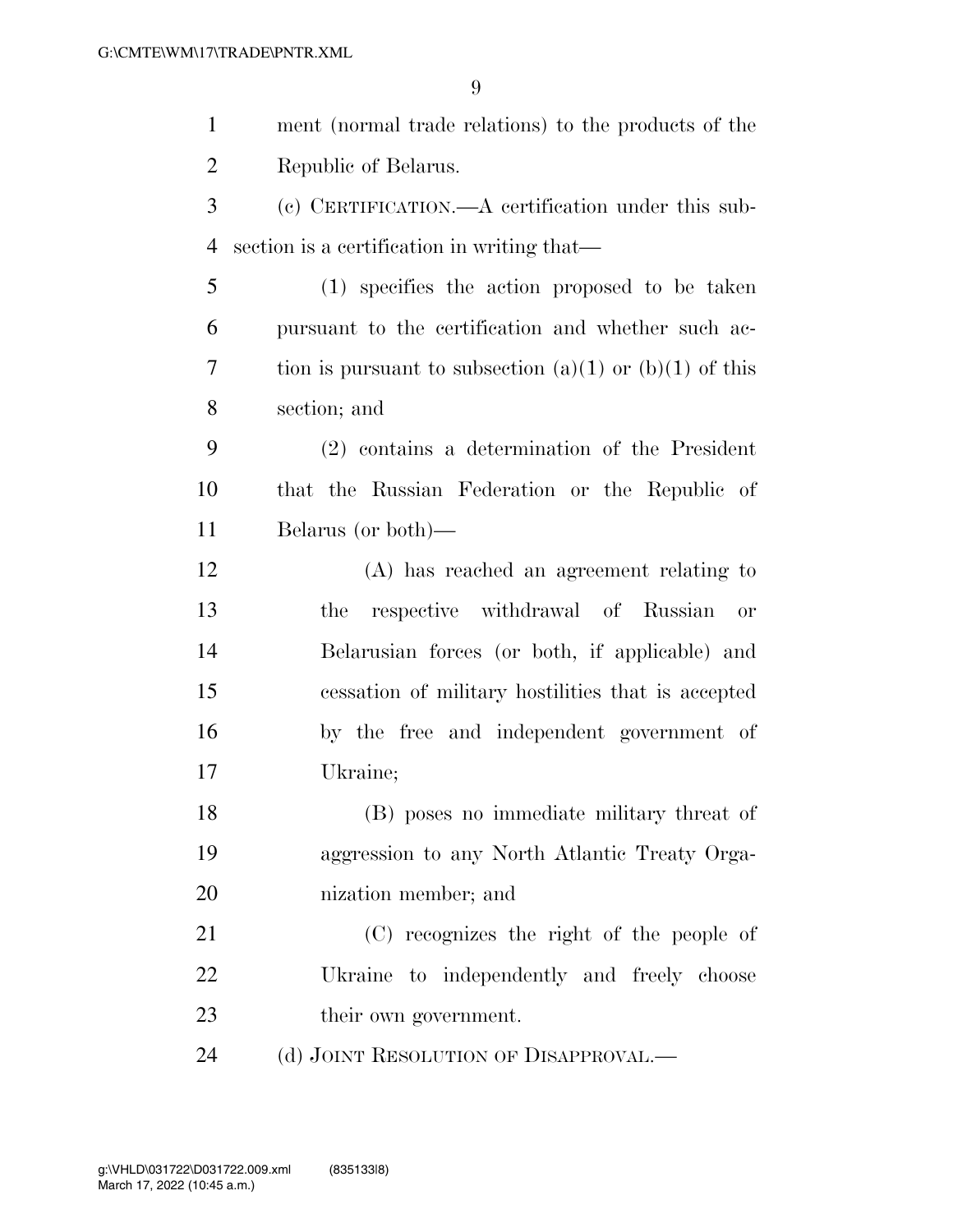| $\mathbf{1}$   | (1) DEFINITION.—For purposes of this section,          |
|----------------|--------------------------------------------------------|
| $\overline{2}$ | the term "joint resolution of disapproval" means       |
| 3              | only a joint resolution—                               |
| $\overline{4}$ | (A) which does not have a preamble;                    |
| 5              | (B) the title of which is as follows: "Joint"          |
| 6              | resolution disapproving the President's certifi-       |
| 7              | cation under section $4(e)$ of the Suspending          |
| 8              | Normal Trade Relations with Russia<br>and              |
| 9              | Belarus Act."; and                                     |
| 10             | (C) the matter after the resolving clause of           |
| 11             | which is as follows: "That Congress disapproves"       |
| 12             | the certification of the President under section       |
| 13             | $4(c)$ of the Suspending Normal Trade Relations        |
| 14             | with Russia and Belarus Act, submitted to Con-         |
| 15             | gress on _______", the blank space being filled        |
| 16             | in with the appropriate date.                          |
| 17             | (2) INTRODUCTION IN THE HOUSE OF REP-                  |
| 18             | RESENTATIVES.—During a period of 5 legislative         |
| 19             | days beginning on the date that a certification under  |
| 20             | subsection (c) is submitted to Congress, a joint reso- |
| 21             | lution of disapproval may be introduced in the         |
| 22             | House of Representatives by the majority leader or     |
| 23             | the minority leader.                                   |
| 24             | (3) INTRODUCTION IN THE SENATE.--During a              |
| 25             | period of 5 days on which the Senate is in session     |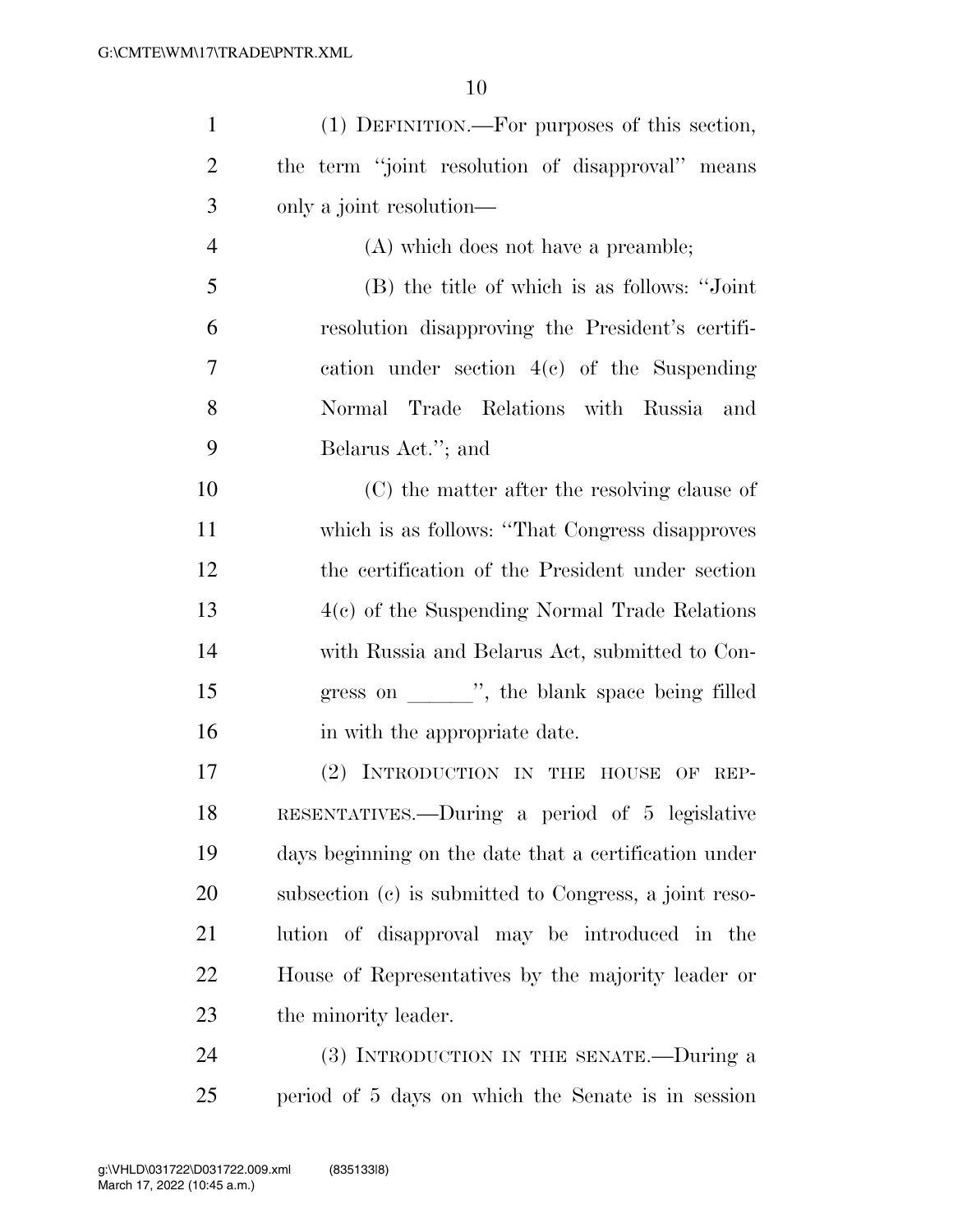| $\mathbf{1}$   | beginning on the date that a certification under sub- |
|----------------|-------------------------------------------------------|
| $\overline{2}$ | section (c) is submitted to Congress, a joint resolu- |
| 3              | tion of disapproval may be introduced in the Senate   |
| $\overline{4}$ | by the majority leader (or the majority leader's des- |
| 5              | ignee) or the minority leader (or the minority lead-  |
| 6              | er's designee).                                       |
| 7              | (4) FLOOR CONSIDERATION IN THE HOUSE OF               |
| 8              | REPRESENTATIVES.-                                     |
| 9              | (A) REPORTING AND DISCHARGE.—If a                     |
| 10             | committee of the House to which a joint resolu-       |
| 11             | tion of disapproval has been referred has not         |
| 12             | reported such joint resolution within 10 legisla-     |
| 13             | tive days after the date of referral, that com-       |
| 14             | mittee shall be discharged from further consid-       |
| 15             | eration thereof.                                      |
| 16             | (B) PROCEEDING TO CONSIDERATION.—                     |
| 17             | Beginning on the third legislative day after          |
| 18             | each committee to which a joint resolution of         |
| 19             | disapproval has been referred reports it to the       |
| 20             | House or has been discharged from further con-        |
| 21             | sideration thereof, it shall be in order to move      |
| 22             | to proceed to consider the joint resolution in the    |
| 23             | House. All points of order against the motion         |
| 24             | are waived. Such a motion shall not be in order       |
| 25             | after the House has disposed of a motion to           |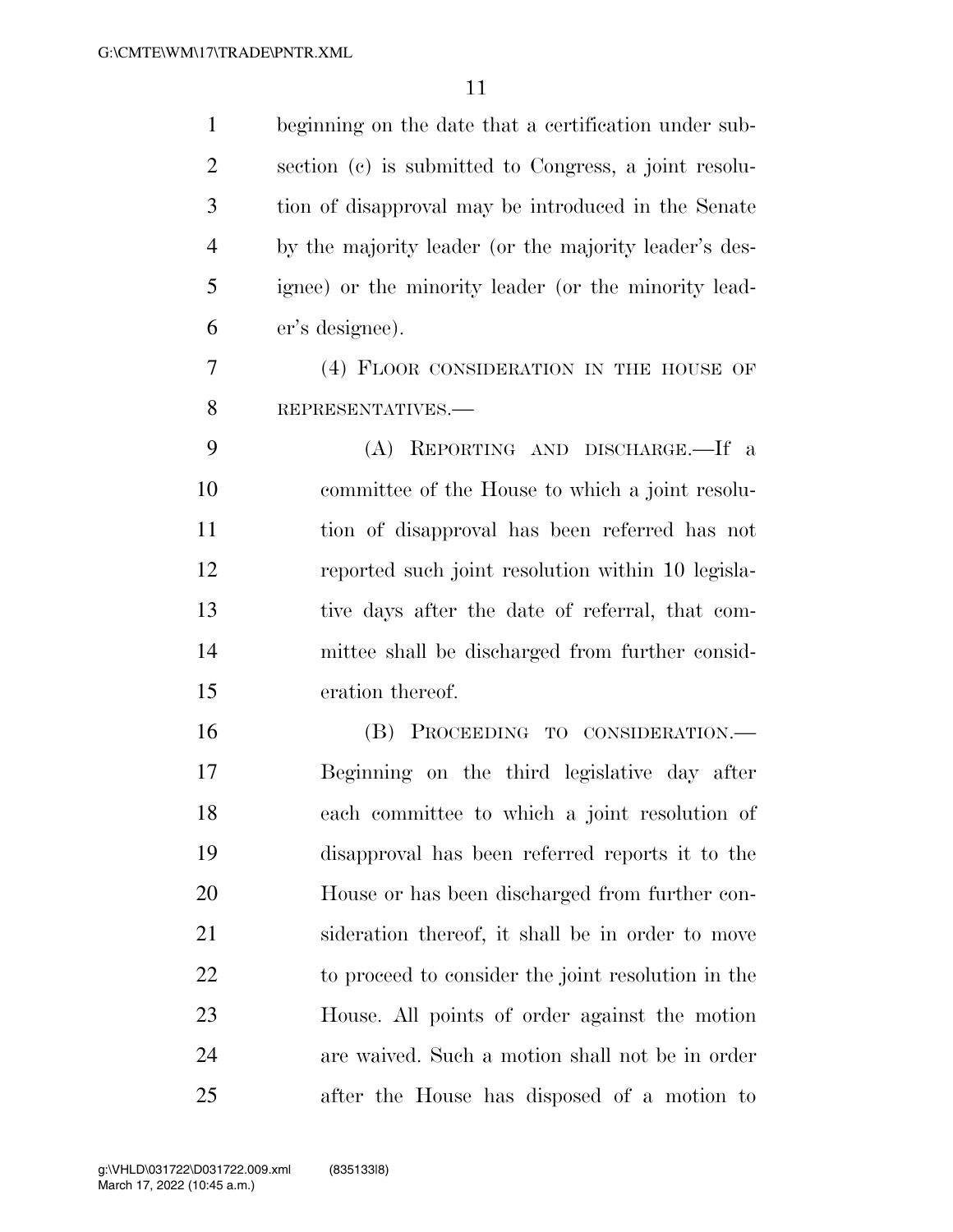proceed on a joint resolution with regard to the same certification. The previous question shall be considered as ordered on the motion to its adoption without intervening motion. The mo- tion shall not be debatable. A motion to recon- sider the vote by which the motion is disposed of shall not be in order.

 (C) CONSIDERATION.—The joint resolution shall be considered as read. All points of order against the joint resolution and against its con- sideration are waived. The previous question shall be considered as ordered on the joint reso- lution to final passage without intervening mo- tion except two hours of debate equally divided and controlled by the sponsor of the joint reso- lution (or a designee) and an opponent. A mo- tion to reconsider the vote on passage of the joint resolution shall not be in order.

19 (5) CONSIDERATION IN THE SENATE.

20 (A) COMMITTEE REFERRAL.—A joint reso- lution of disapproval introduced in the Senate shall be referred to the Committee on Finance.

23 (B) REPORTING AND DISCHARGE.—If the Committee on Finance has not reported such joint resolution of disapproval within 10 days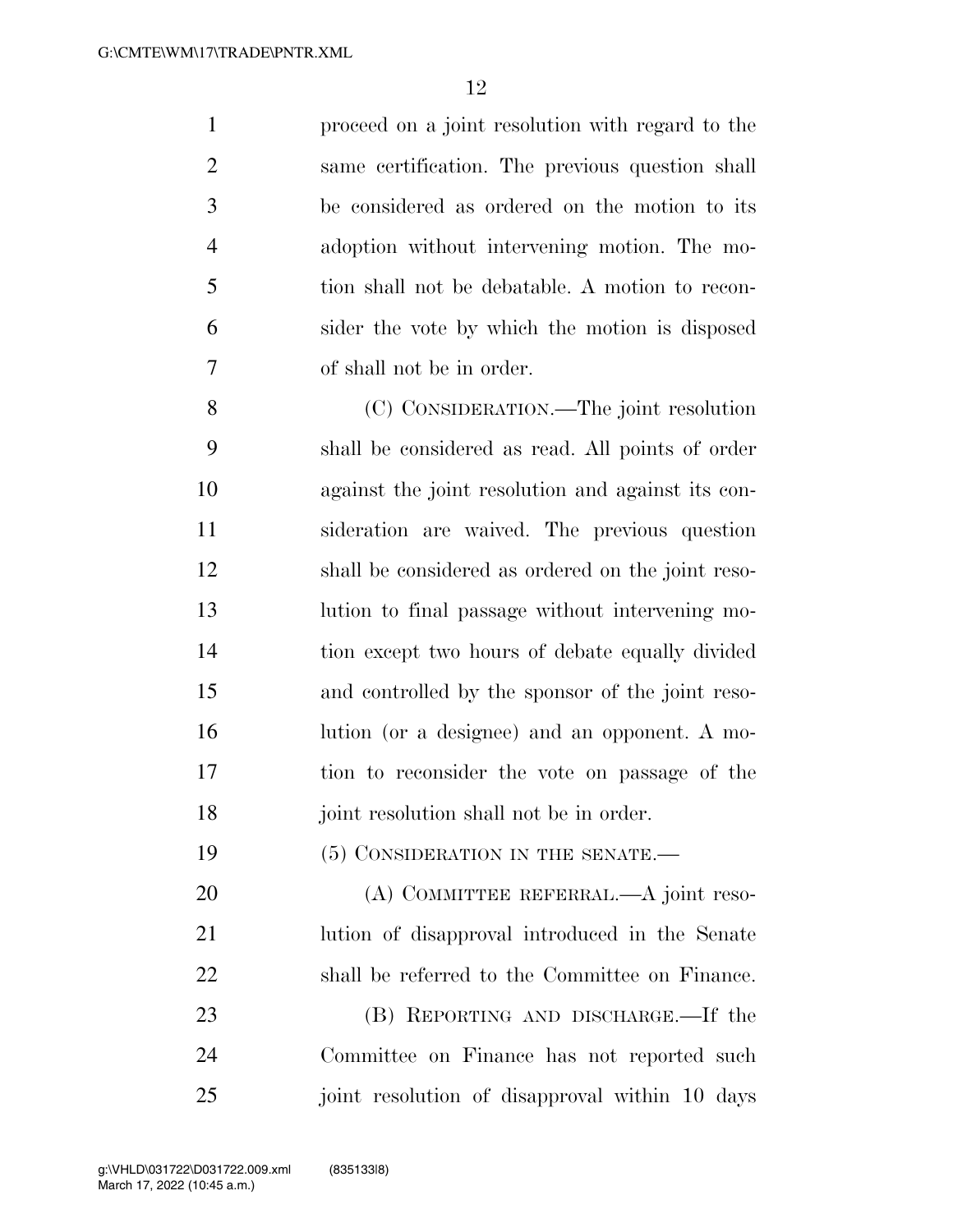on which the Senate is in session after the date of referral of such joint resolution, that com- mittee shall be discharged from further consid- eration of such joint resolution and the joint resolution shall be placed on the appropriate calendar.

 (C) MOTION TO PROCEED.—Notwith- standing Rule XXII of the Standing Rules of the Senate, it is in order at any time after the Committee on Finance reports the joint resolu- tion of disapproval to the Senate or has been discharged from its consideration (even though a previous motion to the same effect has been disagreed to) to move to proceed to the consid- eration of the joint resolution, and all points of order against the joint resolution (and against consideration of the joint resolution) shall be waived. The motion to proceed is not debatable. The motion is not subject to a motion to post- pone. A motion to reconsider the vote by which the motion is agreed to or disagreed to shall not be in order. If a motion to proceed to the con- sideration of the joint resolution of disapproval is agreed to, the joint resolution shall remain the unfinished business until disposed of.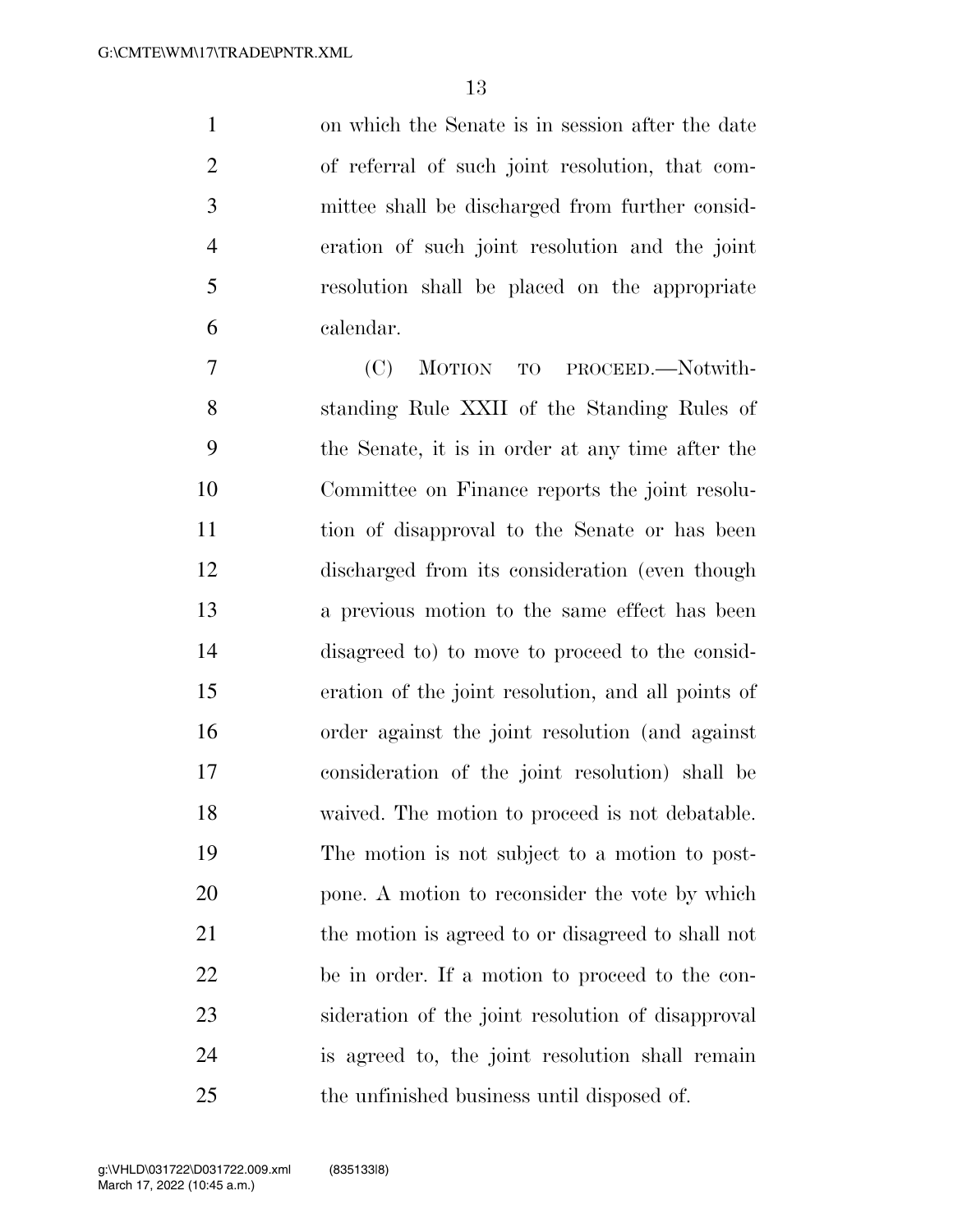(D) DEBATE.—Debate on the joint resolu- tion of disapproval, and on all debatable mo- tions and appeals in connection therewith, shall be limited to not more than 10 hours, which shall be divided equally between the majority and minority leaders or their designees. A mo- tion to further limit debate is in order and not debatable. An amendment to, or a motion to postpone, or a motion to proceed to the consid- eration of other business, or a motion to recom- mit the joint resolution of disapproval is not in order. (E) VOTE ON PASSAGE.—The vote on pas- sage shall occur immediately following the con- clusion of the debate on the joint resolution of disapproval and a single quorum call at the con- clusion of the debate, if requested in accordance with the rules of the Senate.

 (F) RULES OF THE CHAIR ON PROCE- DURE.—Appeals from the decisions of the Chair relating to the application of the rules of the Senate, as the case may be, to the procedure re- lating to the joint resolution of disapproval shall be decided without debate.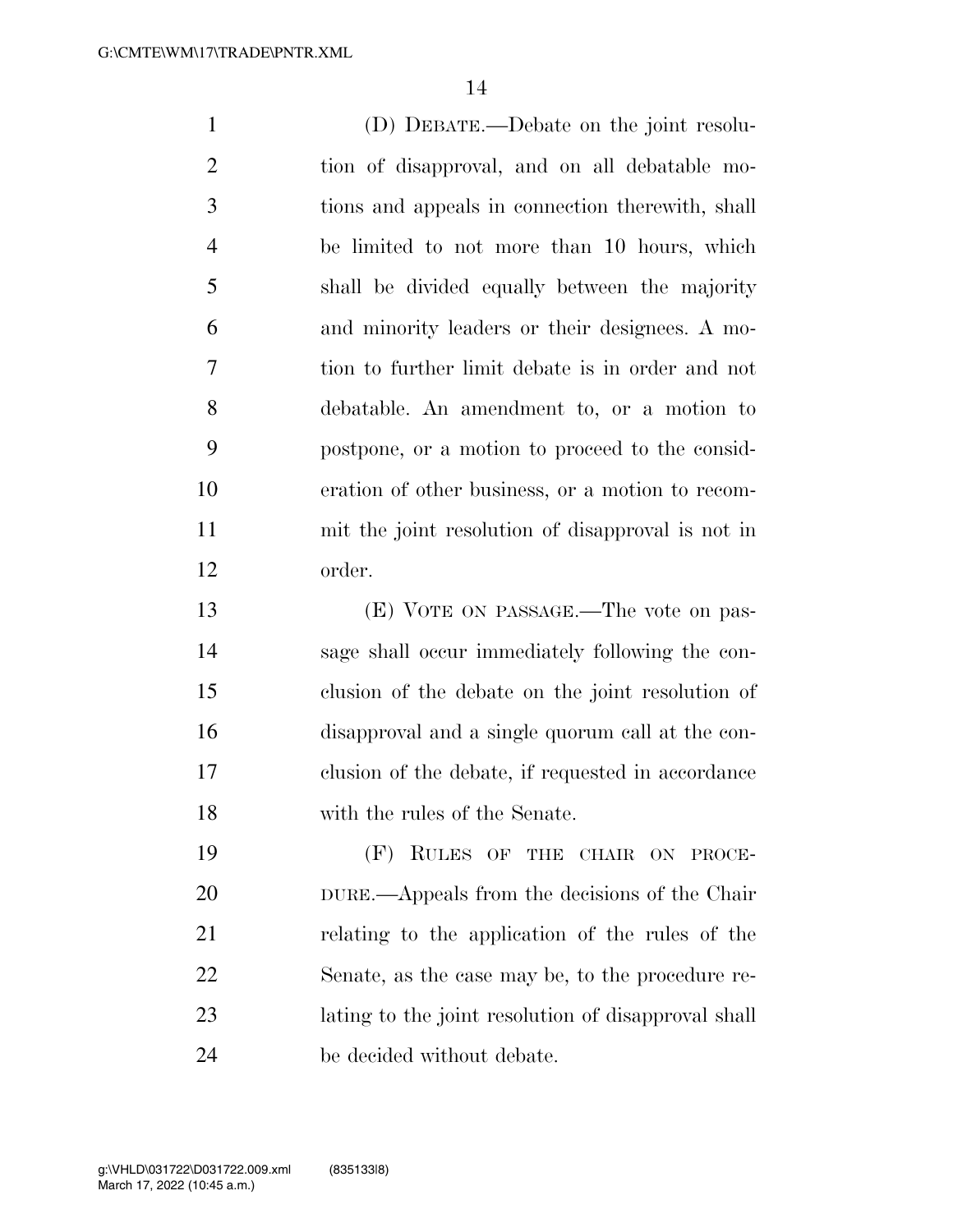(G) CONSIDERATION OF VETO MES- SAGES.—Debate in the Senate of any veto mes- sage with respect to the joint resolution of dis- approval, including all debatable motions and appeals in connection with such joint resolution, shall be limited to 10 hours, to be equally di- vided between, and controlled by, the majority leader and the minority leader or their des- ignees. (6) PROCEDURES IN THE SENATE.—Except as otherwise provided in this subsection, the following procedures shall apply in the Senate to a joint reso- lution of disapproval to which this subsection ap- plies: (A) Except as provided in subparagraph

 (B), a joint resolution of disapproval that has passed the House of Representatives shall, when received in the Senate, be referred to the Committee on Finance for consideration in ac-cordance with this subsection.

 (B) If a joint resolution of disapproval to which this subsection applies was introduced in the Senate before receipt of a joint resolution of disapproval that has passed the House of Rep-resentatives, the joint resolution from the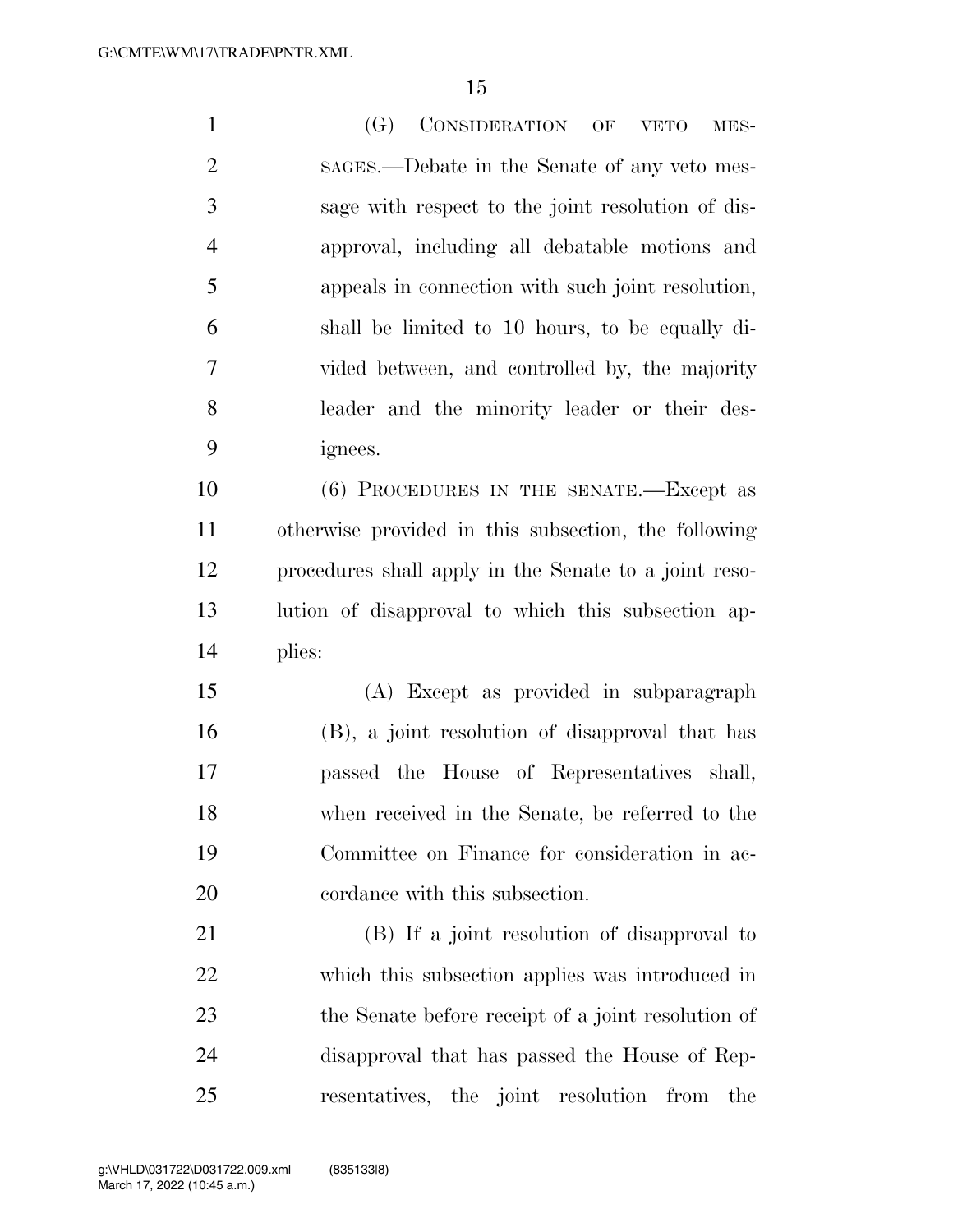House of Representatives shall, when received in the Senate, be placed on the calendar. If this subparagraph applies, the procedures in the Senate with respect to a joint resolution of dis- approval introduced in the Senate that contains the identical matter as the joint resolution of disapproval that passed the House of Rep- resentatives shall be the same as if no joint res- olution of disapproval had been received from the House of Representatives, except that the vote on passage in the Senate shall be on the joint resolution of disapproval that passed the House of Representatives. (7) RULES OF THE HOUSE OF REPRESENTA-TIVES AND SENATE.—This subsection is enacted by

Congress—

 (A) as an exercise of the rulemaking power of the Senate and the House of Representa- tives, respectively, and as such are deemed a part of the rules of each House, respectively, but applicable only with respect to the proce- dure to be followed in that House in the case of legislation described in those sections, and supersede other rules only to the extent that they are inconsistent with such rules; and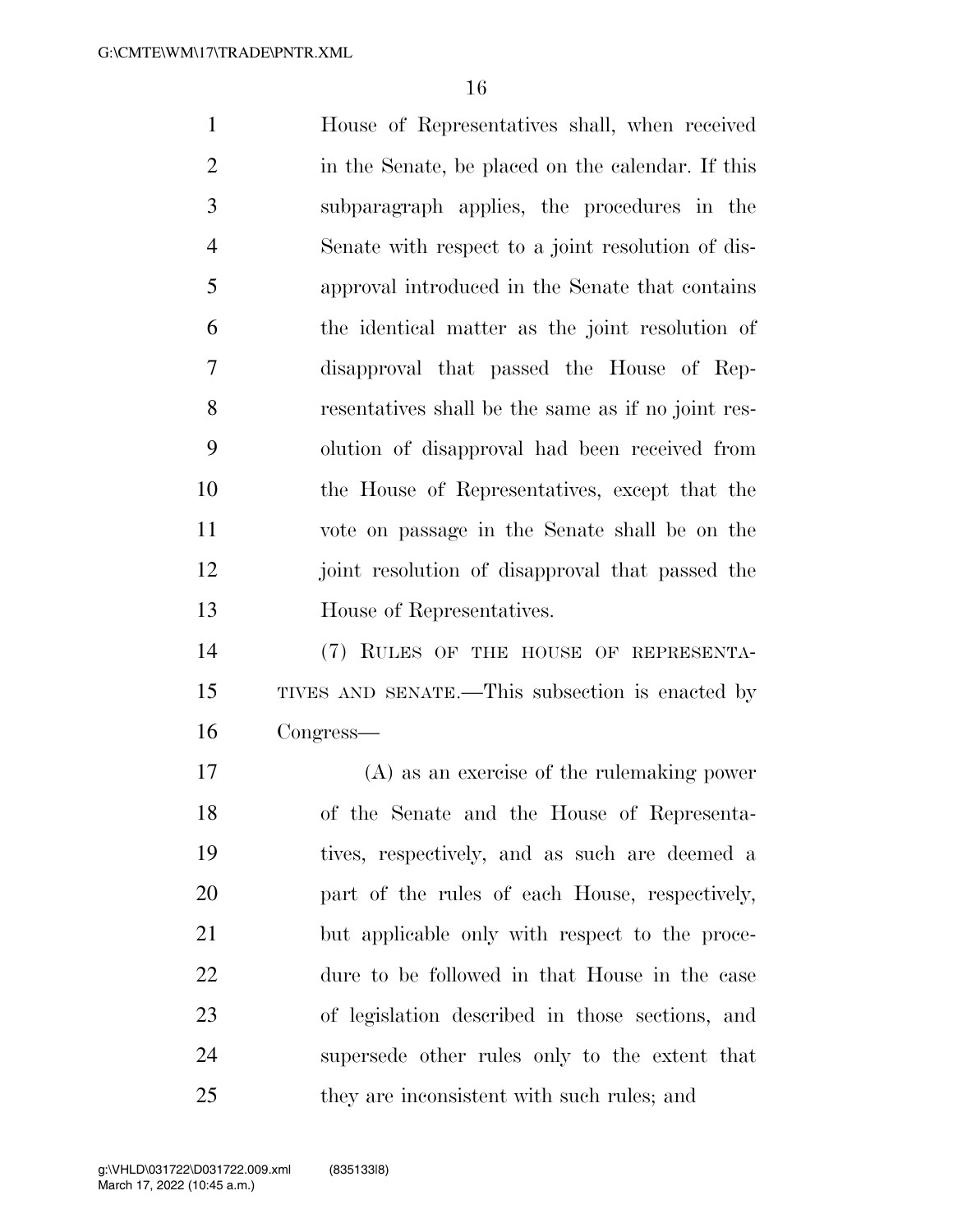| $\mathbf{1}$   | (B) with full recognition of the constitu-              |
|----------------|---------------------------------------------------------|
| $\overline{2}$ | tional right of either House to change the rules        |
| 3              | (so far as relating to the procedure of that            |
| $\overline{4}$ | House) at any time, in the same manner, and             |
| 5              | to the same extent as in the case of any other          |
| 6              | rule of that House.                                     |
| 7              | SEC. 5. COOPERATION AND ACCOUNTABILITY AT THE           |
| 8              | WORLD TRADE ORGANIZATION.                               |
| 9              | The United States Trade Representative shall use the    |
| 10             | voice and influence of the United States at the WTO to— |
| 11             | (1) condemn the recent aggression in Ukraine;           |
| 12             | (2) encourage other WTO members to suspend              |
| 13             | trade concessions to the Russian Federation and the     |
| 14             | Republic of Belarus;                                    |
| 15             | (3) consider further steps with the view to sus-        |
| 16             | pend the Russian Federation's participation in the      |
| 17             | WTO; and                                                |
| 18             | $(4)$ seek to halt the accession process of the Re-     |
| 19             | public of Belarus at the WTO and cease accession-       |
| 20             | related work.                                           |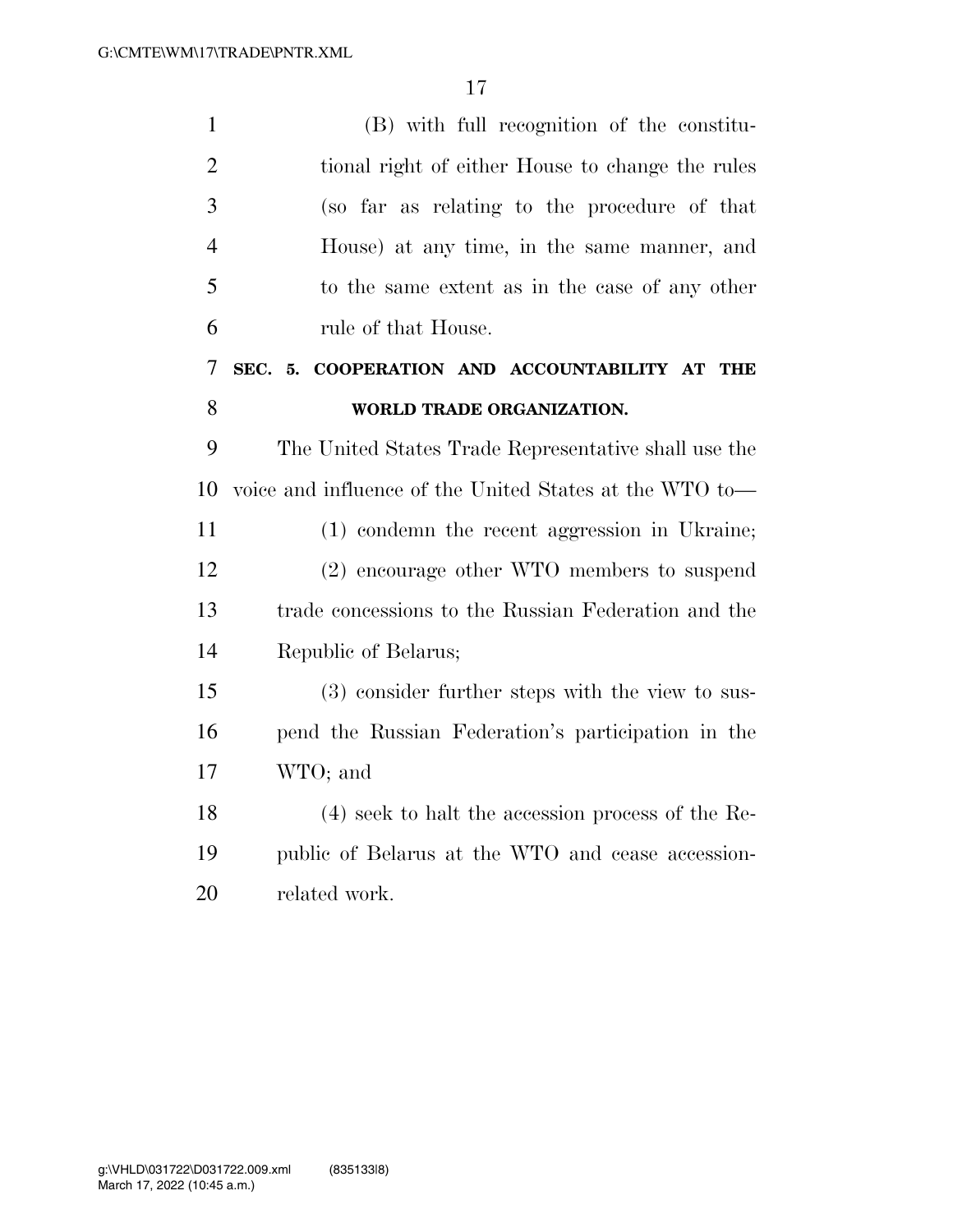|               | 1 SEC. 6. MODIFICATIONS TO AND REAUTHORIZATION OF |
|---------------|---------------------------------------------------|
|               | SANCTIONS UNDER THE GLOBAL MAGNITSKY              |
| $\mathcal{R}$ | HUMAN RIGHTS ACCOUNTABILITY ACT WITH              |
|               | RESPECT TO HUMAN RIGHTS VIOLATIONS.               |

 (a) DEFINITIONS.—Section 1262 of the Global Magnitsky Human Rights Accountability Act (subtitle F of title XII of Public Law 114–328; 22 U.S.C. 2656 note) is amended by striking paragraph (2).

(b) SENSE OF CONGRESS.—

 (1) IN GENERAL.—The Global Magnitsky Human Rights Accountability Act (subtitle F of title XII of Public Law 114–328; 22 U.S.C. 2656 note) is amended by inserting after section 1262 (as amended by subsection (a)) the following new sec-tion:

#### **''SEC. 1262A. SENSE OF CONGRESS.**

 ''It is the sense of Congress that the President should establish and regularize information sharing and sanc- tions-related decisionmaking with like-minded govern- ments possessing human rights and anti-corruption sanc- tions programs similar in nature to those authorized under this subtitle.''.

23 (2) CLERICAL AMENDMENT.—The table of con- tents in section 2(b) and in title XII of division A of the National Defense Authorization Act for Fiscal Year 2017 (Public Law 114–328) are each amended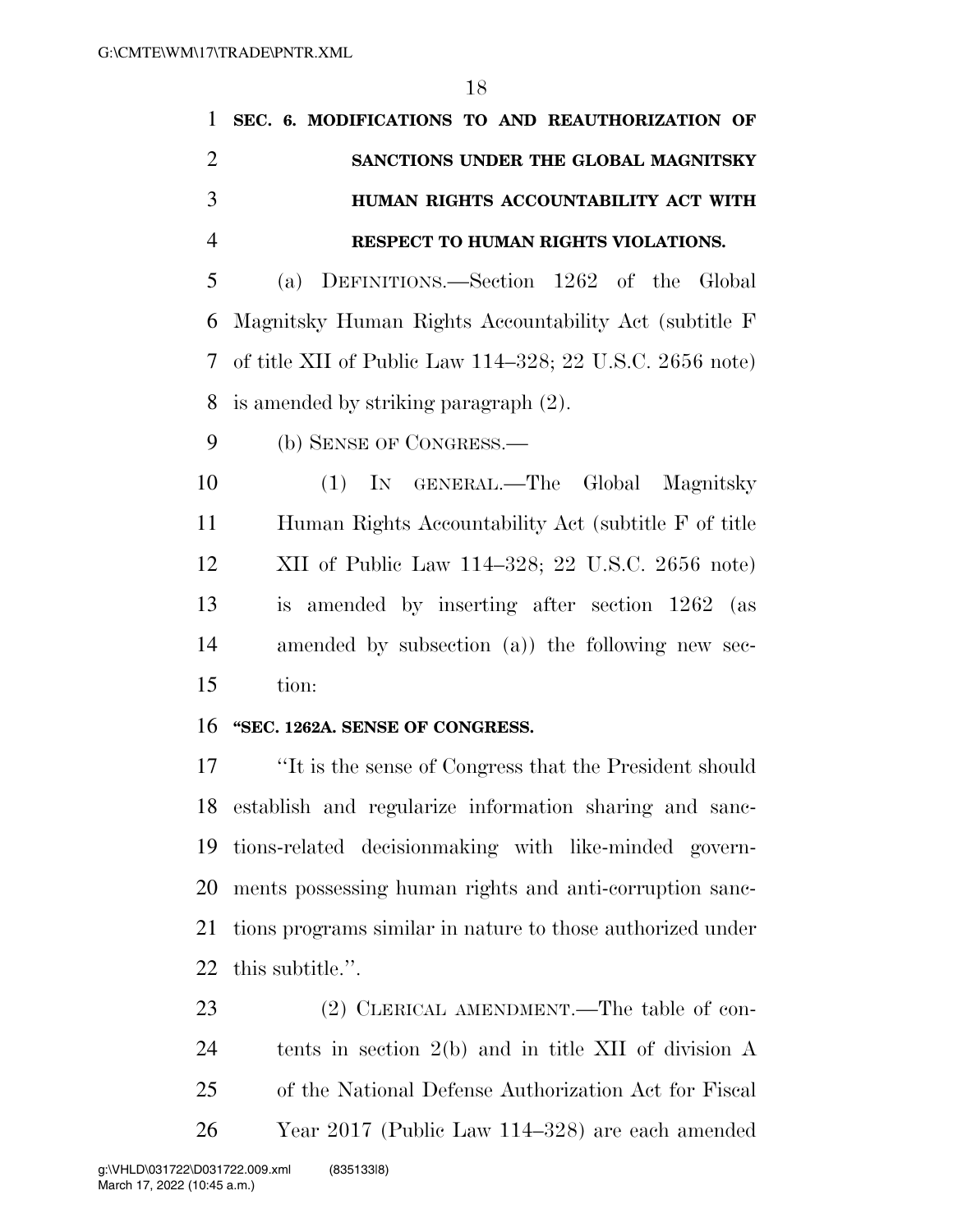| $\mathbf{1}$   | by inserting after the items relating to section 1262      |
|----------------|------------------------------------------------------------|
| 2              | the following:                                             |
|                | "Sec. 1262A. Sense of Congress.".                          |
| 3              | (c) IMPOSITION OF SANCTIONS.—                              |
| $\overline{4}$ | (1) IN GENERAL.—Subsection (a) of section                  |
| 5              | 1263 of the Global Magnitsky Human Rights Ac-              |
| 6              | countability Act (Subtitle F of title XII of Public        |
| 7              | Law 114–328; 22 U.S.C. 2656 note) is amended to            |
| 8              | read as follows:                                           |
| 9              | "(a) IN GENERAL.—The President may impose the              |
| 10             | sanctions described in subsection (b) with respect to any  |
| 11             | foreign person that the President determines, based on     |
| 12             | credible information—                                      |
| 13             | $\cdot$ (1) is responsible for or complicit in, or has di- |
| 14             | rectly or indirectly engaged in, serious human rights      |
| 15             | abuse;                                                     |
| 16             | $\lq(2)$ is a current or former government official,       |
| 17             | or a person acting for or on behalf of such an offi-       |
| 18             | cial, who is responsible for or complicit in, or has di-   |
| 19             | rectly or indirectly engaged in—                           |
| 20             | $\lq\lq$ corruption, including—                            |
| 21             | "(i) the misappropriation of state as-                     |
| 22             | sets;                                                      |
| 23             | "(ii) the expropriation of private as-                     |
| 24             | sets for personal gain;                                    |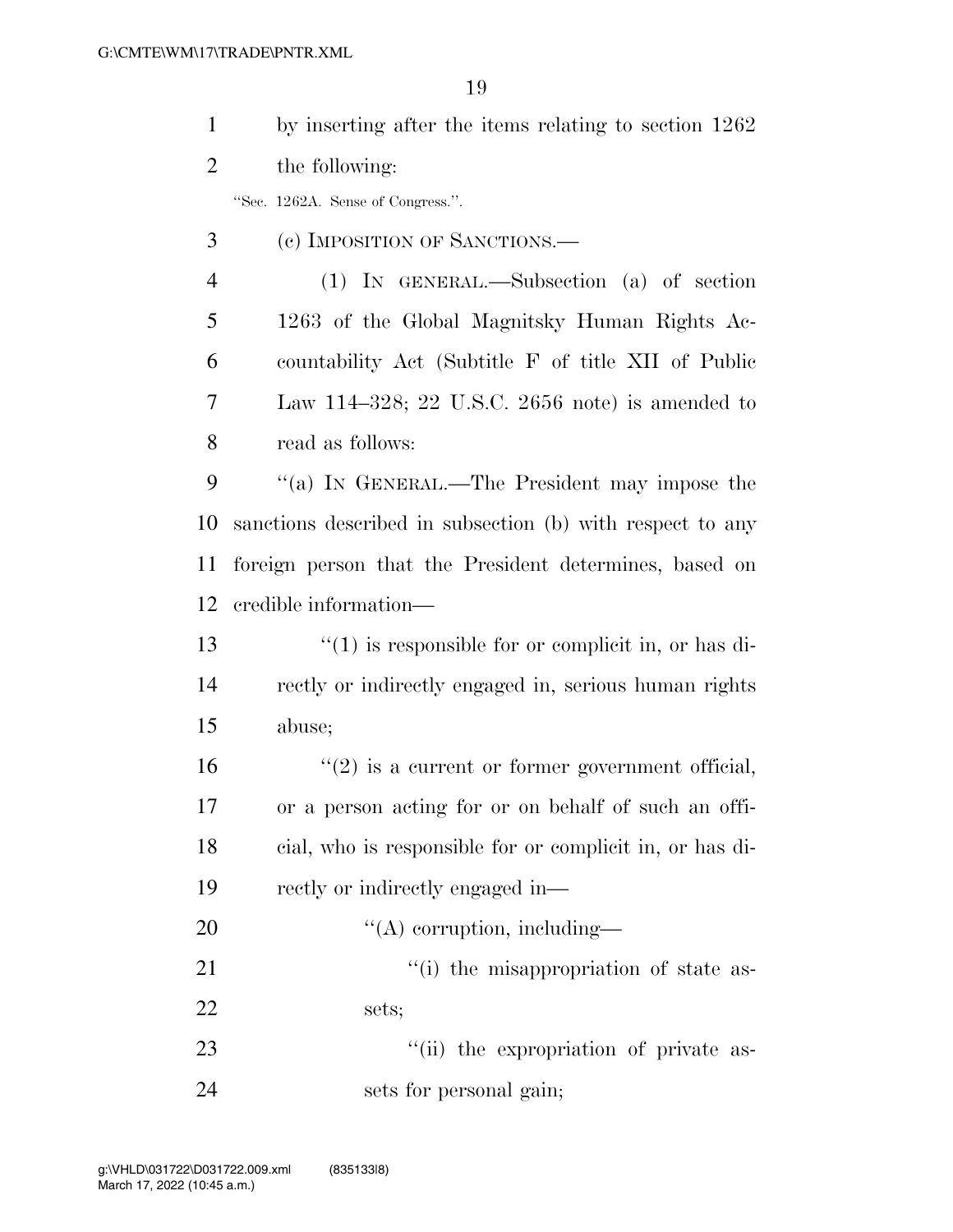| $\mathbf{1}$   | "(iii) corruption related to government                  |
|----------------|----------------------------------------------------------|
| $\overline{2}$ | contracts or the extraction of natural re-               |
| 3              | sources; or                                              |
| $\overline{4}$ | $``(iv)$ bribery; or                                     |
| 5              | "(B) the transfer or facilitation of the                 |
| 6              | transfer of the proceeds of corruption;                  |
| 7              | $\cdot\cdot$ (3) is or has been a leader or official of— |
| 8              | $\lq\lq$ an entity, including a government en-           |
| 9              | tity, that has engaged in, or whose members              |
| 10             | have engaged in, any of the activities described         |
| 11             | in paragraph $(1)$ or $(2)$ during the tenure of the     |
| 12             | leader or official; or                                   |
| 13             | $\lq\lq (B)$ an entity whose property and inter-         |
| 14             | ests in property are blocked pursuant to this            |
| 15             | section as a result of activities during the ten-        |
| 16             | ure of the leader or official;                           |
| 17             | $\lq(4)$ has materially assisted, sponsored, or pro-     |
| 18             | vided financial, material, or technological support      |
| 19             | for, or goods or services to or in support of—           |
| 20             | $\lq\lq$ an activity described in paragraph (1)          |
| 21             | or $(2)$ that is conducted by a foreign person;          |
| 22             | $\lq\lq (B)$ a person whose property and inter-          |
| 23             | ests in property are blocked pursuant to this            |
| 24             | section; or                                              |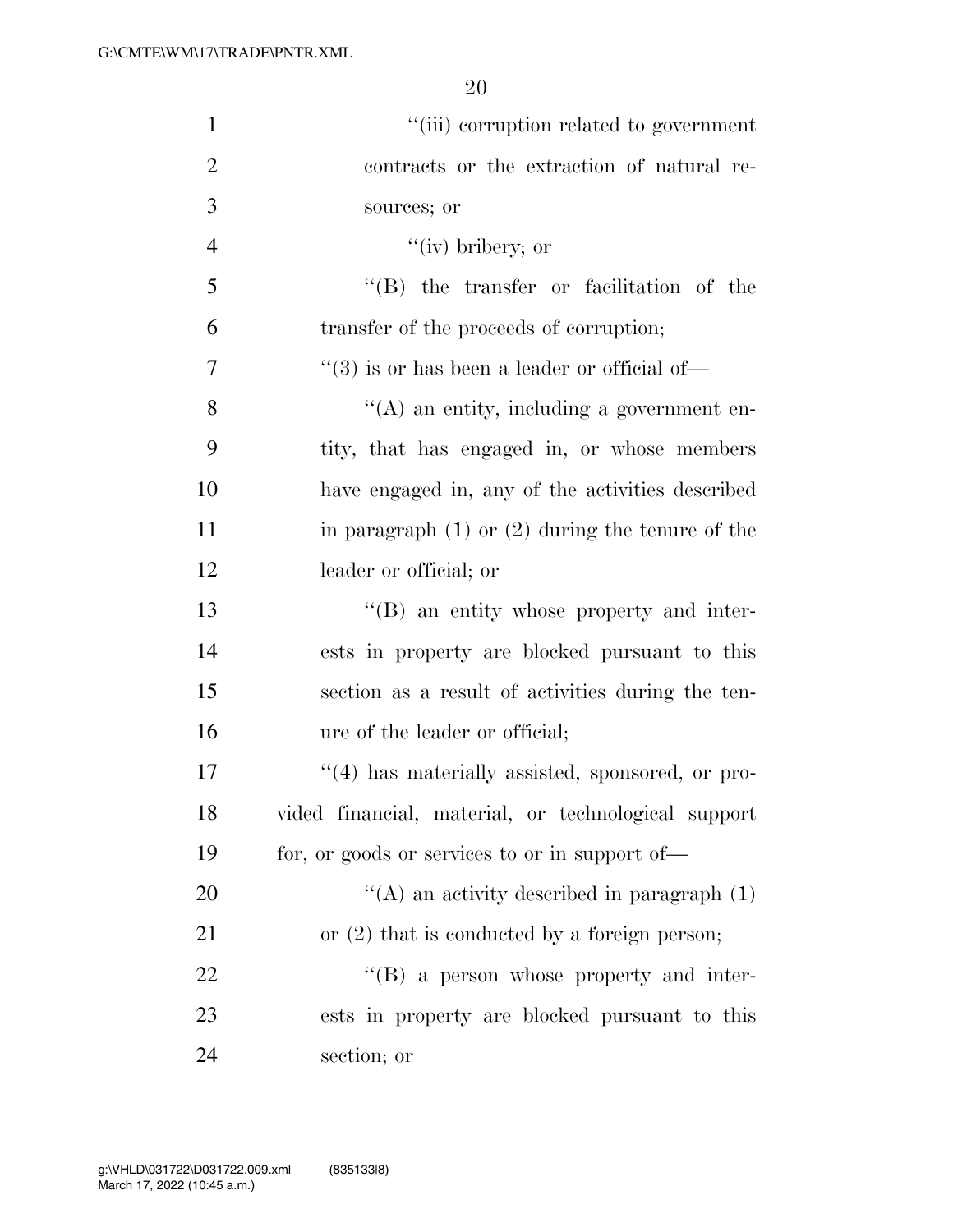| $\mathbf{1}$   | $\lq\lq$ (C) an entity, including a government en-     |
|----------------|--------------------------------------------------------|
| $\overline{2}$ | tity, that has engaged in, or whose members            |
| 3              | have engaged in, an activity described in para-        |
| $\overline{4}$ | graph $(1)$ or $(2)$ conducted by a foreign person;    |
| 5              | or                                                     |
| 6              | $(5)$ is owned or controlled by, or has acted or       |
| 7              | been purported to act for or on behalf of, directly or |
| 8              | indirectly, a person whose property and interests in   |
| 9              | property are blocked pursuant to this section.".       |
| 10             | (2) CONSIDERATION OF CERTAIN INFORMA-                  |
| 11             | TION.—Subsection $(c)(2)$ of such section is amended   |
| 12             | by striking "violations of human rights" and insert-   |
| 13             | ing "corruption and human rights abuses".              |
| 14             | REQUESTS BY CONGRESS.—Subsection<br>(3)                |
| 15             | $(d)(2)$ of such section is amended—                   |
| 16             | $(A)$ in subparagraph $(A)$ —                          |
| 17             | (i) in the subparagraph heading, by                    |
| 18             | striking "HUMAN RIGHTS VIOLATIONS"                     |
| 19             | and inserting "SERIOUS HUMAN RIGHTS                    |
| 20             | ABUSE";                                                |
| 21             | (ii) by striking "described in para-                   |
| 22             | graph $(1)$ or $(2)$ of subsection $(a)$ " and in-     |
| 23             | serting "described in subsection (a) relat-            |
| 24             | ing to serious human rights abuse"; and                |
| 25             | $(B)$ in subparagraph $(B)$ —                          |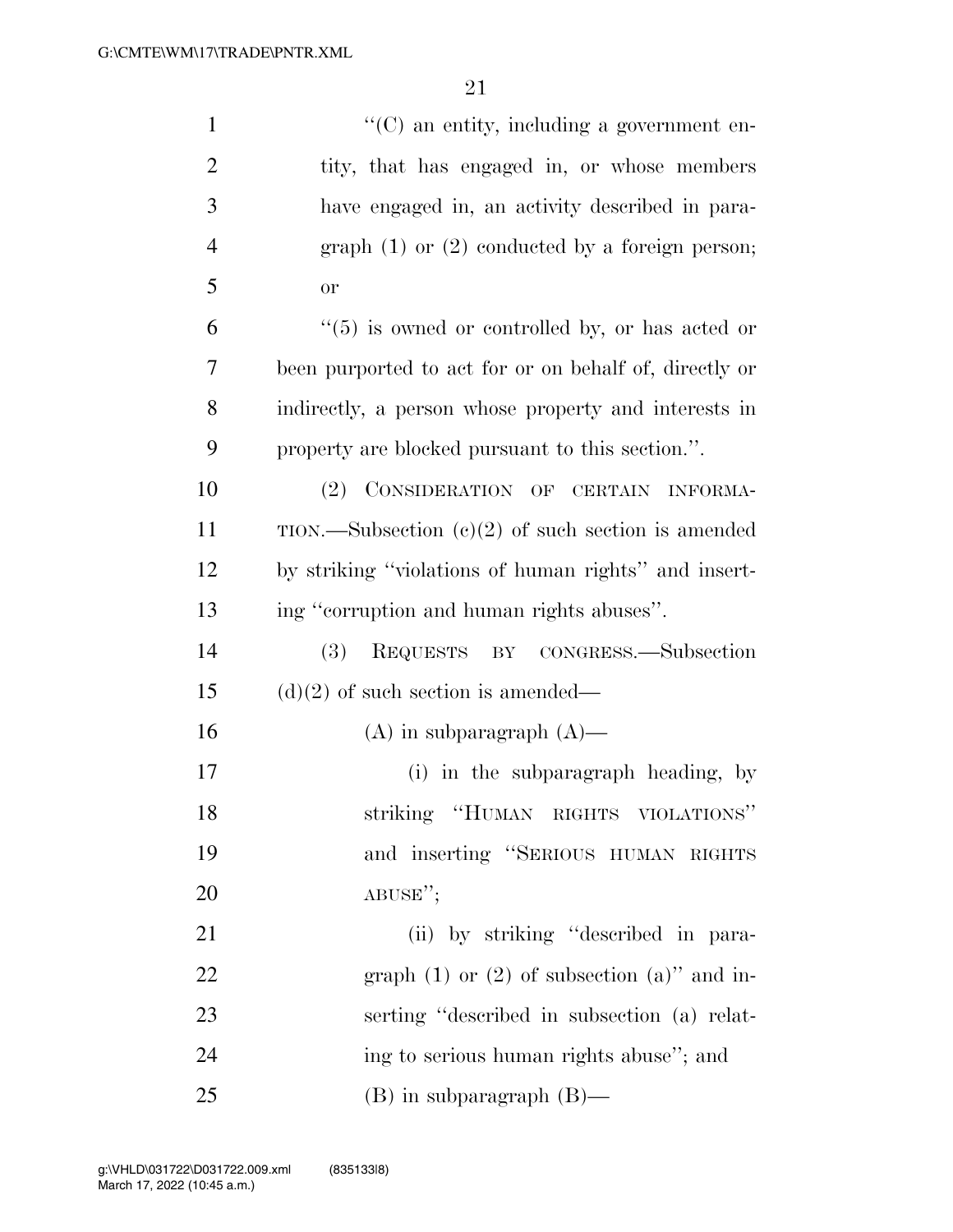| $\mathbf{1}$   | (i) in the matter preceding clause (i),                |
|----------------|--------------------------------------------------------|
| $\overline{2}$ | by striking "described in paragraph (3) or             |
| 3              | $(4)$ of subsection $(a)$ " and inserting "de-         |
| $\overline{4}$ | scribed in subsection (a) relating to cor-             |
| 5              | ruption or the transfer or facilitation of             |
| 6              | the transfer of the proceeds of corruption";           |
| 7              | and                                                    |
| 8              | (ii) by striking "ranking member of-                   |
| 9              | " and all that follows through the period at           |
| 10             | the end and inserting "ranking member of               |
| 11             | one of the appropriate congressional com-              |
| 12             | mittees.".                                             |
| 13             | (d) REPORTS TO CONGRESS.—Section $1264(a)$ of the      |
| 14             | Global Magnitsky Human Rights Accountability Act (sub- |
| 15             | title F of title XII of Public Law 114–328; 22 U.S.C.  |
| 16             | $2656$ note) is amended—                               |
| 17             | $(1)$ in paragraph $(5)$ , by striking "; and" and     |
| 18             | inserting a semicolon;                                 |
| 19             | $(2)$ in paragraph $(6)$ , by striking the period at   |
| 20             | the end and inserting a semicolon; and                 |
| 21             | $(3)$ by adding at the end the following:              |
| 22             | $\lq(7)$ a description of additional steps taken by    |
| 23             | the President through diplomacy, international en-     |
| 24             | gagement, and assistance to foreign or security sec-   |
| 25             | tors to address persistent underlying causes of seri-  |